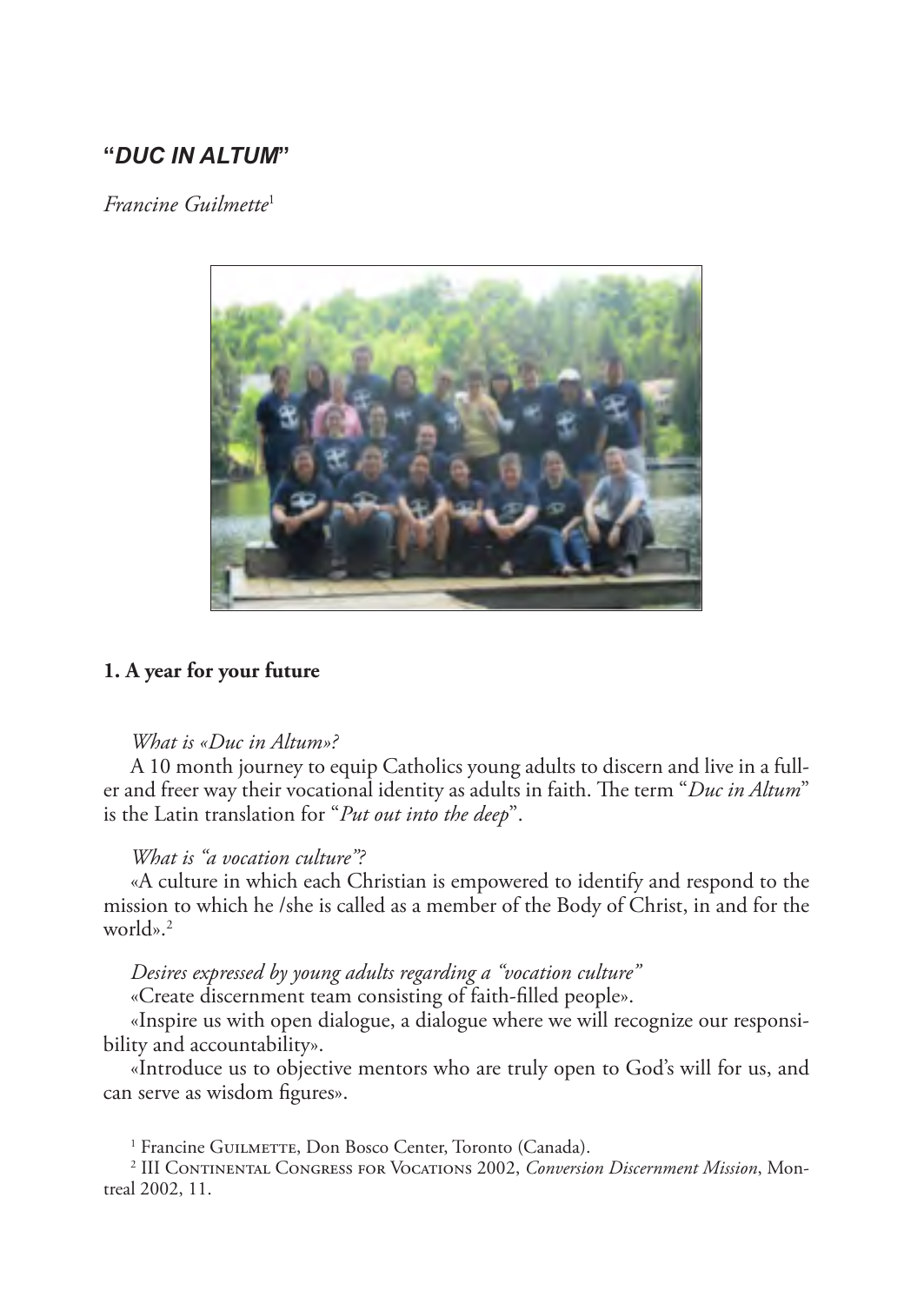«We ask that you support and train us to be leaders and risk-takers for the sake of God's kingdom».

#### *Why Duc in Altum?*

1. To respond to the deepest questions of young adults: Who am I? Where am I going? How can I find true happiness? How do I find out what God wants me to be and to do? How can I discern among so many good choices?

2. To accompany young people in facing a multiplicity of propositions and experiences, and reflect on short-term and long-term commitments.<sup>3</sup>

### *How did it start?*

In 2005, a small team in Montreal, QC, led by the Salesian Sisters of St. John Bosco, began reflecting on the cries of young adults regarding vocation discernment. Partly inspired by the Italian program "*Un anno per il tuo futuro*", and creatively shaped to our reality, the team launched the first group in the fall of 2005 with 19 participants! The inspirational models are Blessed John Paul II, and the Salesian Saints like Francis de Sales, St. John Bosco (founder of Salesians) and St. Mary Mazzarello (co-foundress of Salesian Sisters). Since then, other 2 teams and groups emerged in Ottawa and Toronto. In 2013, the Salesian Sisters established a coordination team «Duc in Altum Canada» to oversee, coordinate, train and promote Duc in Altum.

## *Who is it for?*

Young adults, in their 20s and early 30s, journeying in their faith and relationship with Christ and ready to commit for one year in exploring the question of how to respond to God's personal call to happiness. The ideal number of participants is between 10 and 15.

*How do potential participants discern their readiness for Duc in Altum?*

– attend Info-Sessions (usually in August and September);

– reflect;

– request interview;

– fill out registration form.

#### *What is the format?*

Group encounters: 1 week-end + 6 full Saturdays (10am to 9pm) + week-end. Personal accompaniment: 1 hour once a month, time and place agreed upon.

*What is the focus of each group encounter?* DIA 1: Orientation of the itinerary. DIA 2: Identity. DIA 3: The Word of God.

<sup>3</sup> N.B. *Duc in Altum* is not a recruitment initiative for Diocese or religious communities.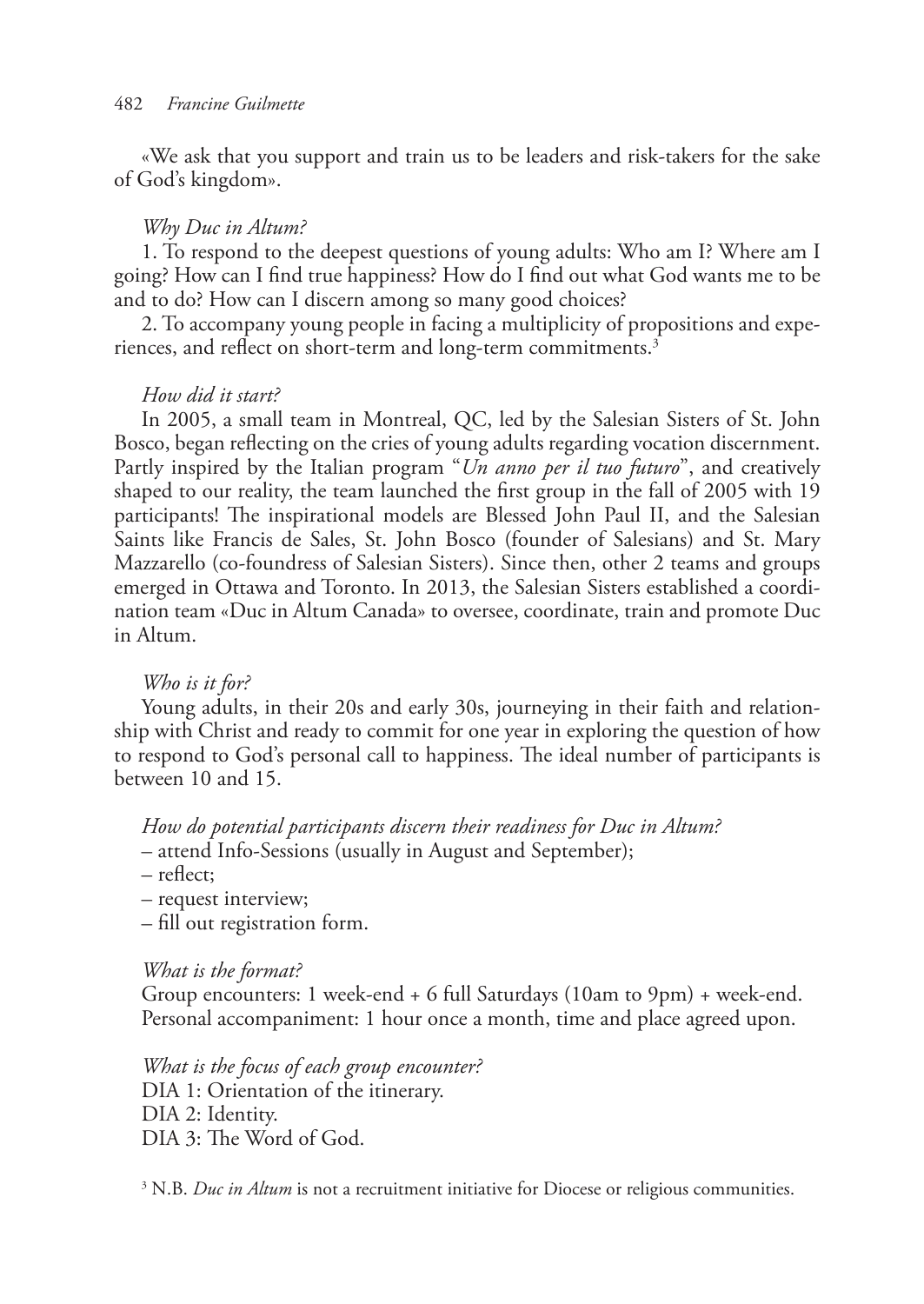- DIA 4: The Eucharist.
- DIA 5: Marriage & Theology of the Body.
- DIA 6: Reconciliation (self, others, God).
- DIA 7: Discipleship and universal call to holiness.
- DIA 8: Integration, personal mission statement, Celebration.



*What are the essential components of Duc in Altum?*

– Christ-centered.

– Focused on community building family style: group journey, meals, ice-breakers, free time.

– A faithful journey (DUC'ers need to commit to *all* encounters and accompaniment sessions).

– Personalized accompaniment.

– A rich variety of persons from various paths of life teaching, witnessing, praying, serving (guest speakers, witnesses, confessors, celebrants, service team, host community).

– Exposure to a variety of personal and community prayer experiences, excerpts of spiritual authors.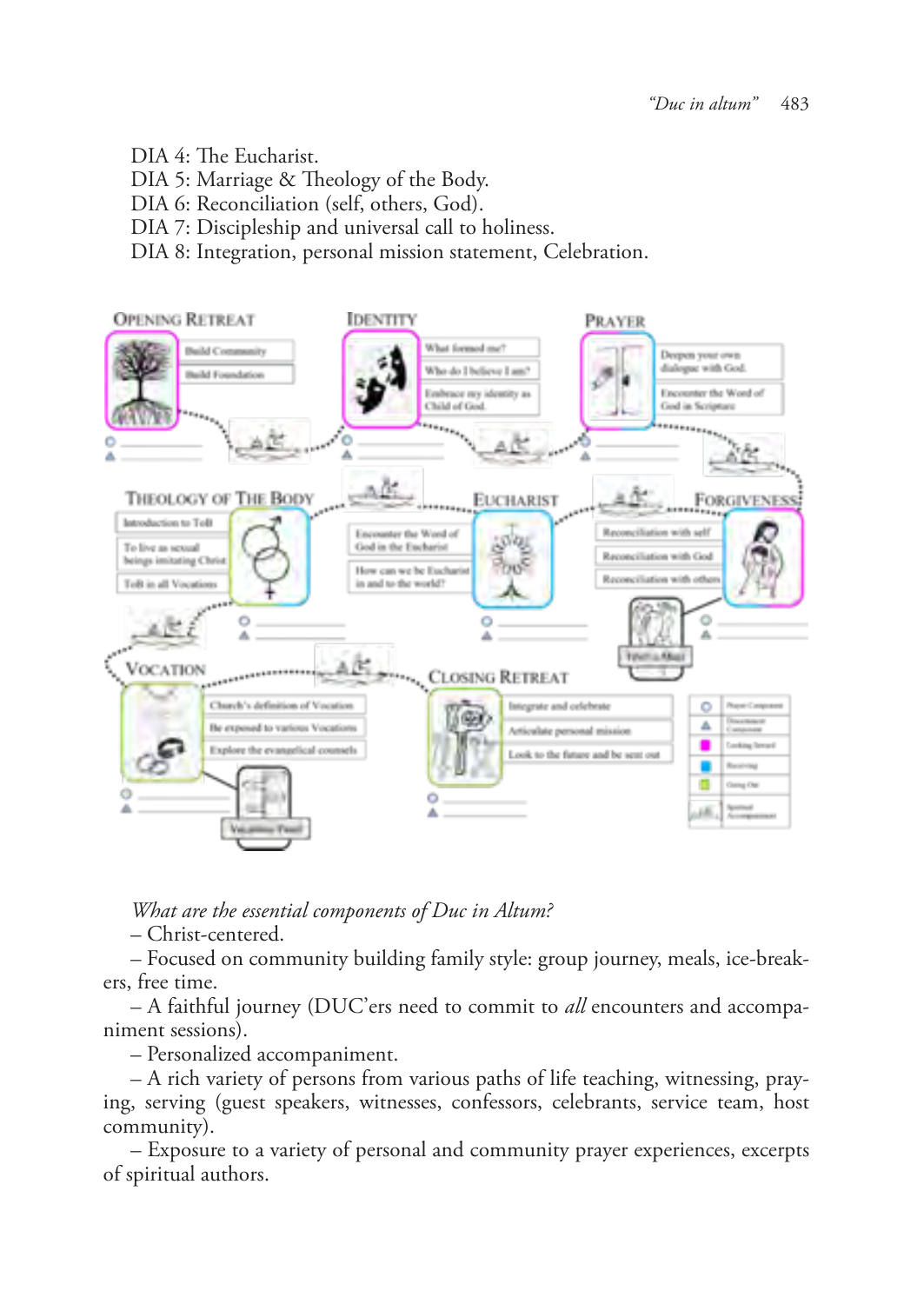The participation of the leadership team at every encounter to animate, to support, to model.

#### *Salesian Spirituality colors the leadership style and the entire journey*

- 1. «Yes to life!» Daily life is the place to meet God.
- 2. Christ-centered relationships.
- 3. Joy and commitment / Youth evangelizing youth.
- 4. Experience of Church: communion and service.
- 5. Vocation choice.
- 6. Mary as model of discipleship.

#### *What is the expected outcome?*

Conclude the year`s journey with an explicit desire to making "the will of God", as it reveals itself in their lives, the *focus* of their life *choices* and *commitments* and be *better equipped* to nurture this focus.

### *How is it financed?*

Each participant contributes \$300/350 CND depending on local site. This covers: Duc in Altum binder / other materials, 22 meals and lots of snacks, transportation & lodging for 2 week-ends at a Camp, offering for guest speakers, t-shirts.

The actual real cost of this journey could be estimated around \$1,000/\$1,500 per participant.

#### *What kind of leadership makes Duc in Altum happen?*

A leadership team that is passionate about developing a "vocation culture" among young adults, that believes strongly in the vision of *Duc in Altum*, that has diversified gifts and abilities and works collaboratively within and beyond the team. It is ideally composed of adults and youth (frequently past DUC'ers) representing various vocational choices.

*Who contributes to the journey called Duc in Altum?* The leadership team: coordinates, animates, evaluate the journey. The Spiritual Companions: accompany each DUC'er. The participants themselves, now referred as «DUC'ers». Guest speakers / Witnesses / Priests (in various roles). Service Team / Host community**.**

Overall, it is a caring community composed of 40 to 50 people at the service of the young adults who are being supported and encouraged to make life-giving choices.

## *Are you interested in starting Duc in Altum in implementing in your area?*

1. Gather a small team.

2. Express your interest and contact DIA Canada (see below).

3. Go through training program by coordinating DIA Canada team: in general: a solid knowledge of faith and a deepening of spirituality.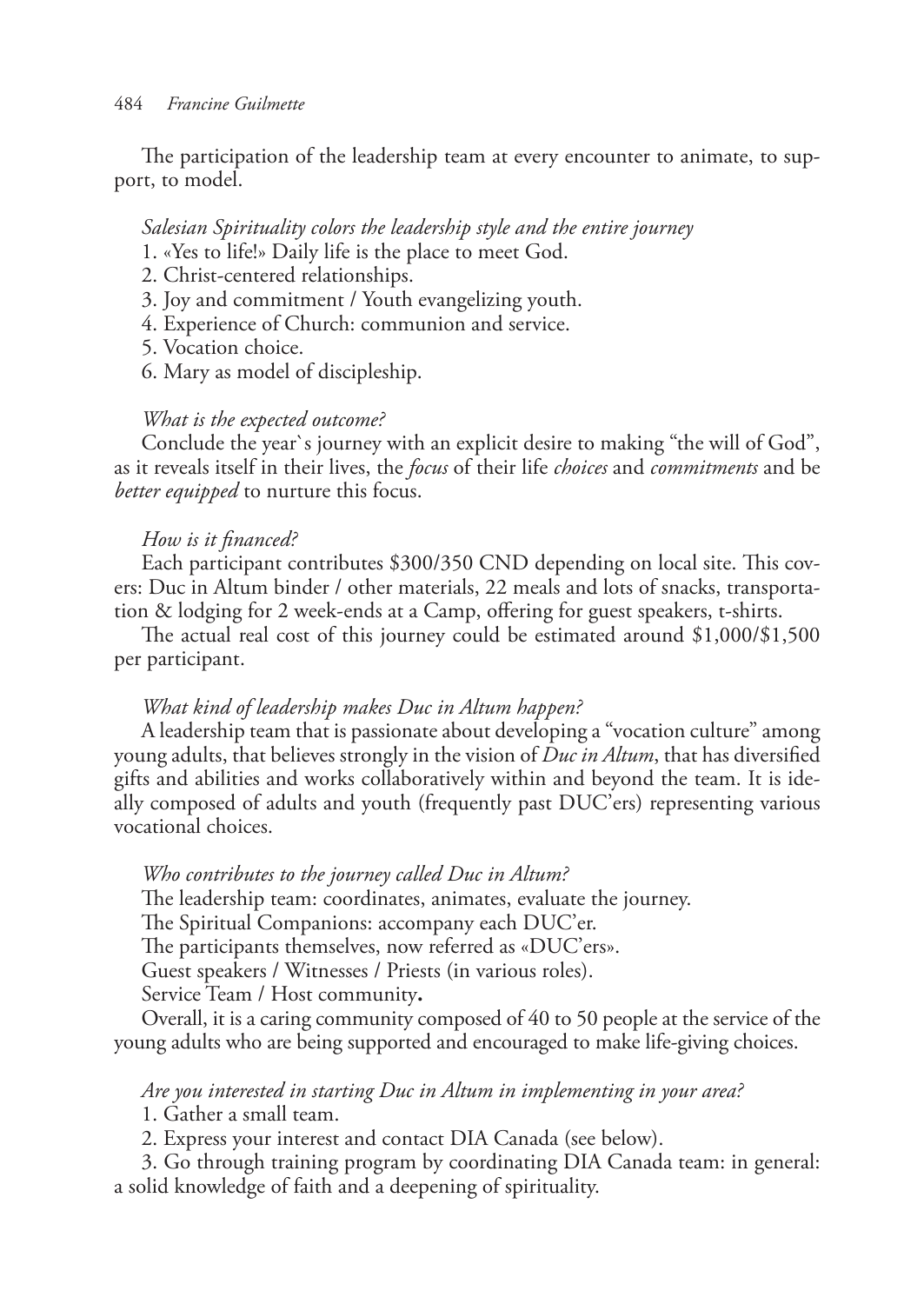Regarding *Duc in Altum*:<sup>4</sup> vision, objectives, content, process, animation skills, Salesian Spirituality, vocation culture.

Leadership skills: Jesus as leadership model, collaborative and servant leadership attitudes and skills, planning and evaluating skills, specific roles, planning tools,

1. Become a member of DIA Canada / yearly fee (\$100 per year).

2. Purchase program (Leadership Book: \$50).

## **2. Vision Statement**

*«Put out into the deep water and let down your nets for a catch»* (*Luke* 5:4)



*Duc in Altum is a journey* to equip Catholic young adults to live fully and freely their vocational identity as discerning adults in faith.

Breaking it down.

*Journey*. While not part of the goal per se (the goal starts at the "to"), we begin our goal statement reiterating that *Duc in Altum* is not so much a program or seminar, as it a journey. In fact it is a small journey on the overall journey of life. It is a beginning. Hopefully if participants never saw their lives as journeys, the journey of *Duc in Altum* is merely the first leg of what they now see as the pilgrimage of life.

*Equipe*. *Duc in Altum*'s main purpose is to instill tools in young adults and teach them how to use these tools. We cannot force or simulate an interior change in the participants; rather we provide education in tools and opportunities to practice using them. The word "equip" correctly denotes that it only has value if the tools taught in the "equipping" stage are subsequently used.

<sup>4</sup> *Duc in Altum Canada*, sr. Francine Guilmette, FMA. Coordinator: 178 Steeles Ave. E - Toronto, ON (Canada), 289.597.2208; *www.ducinaltum.ca*; *ducinaltumcanada@gmail.com*.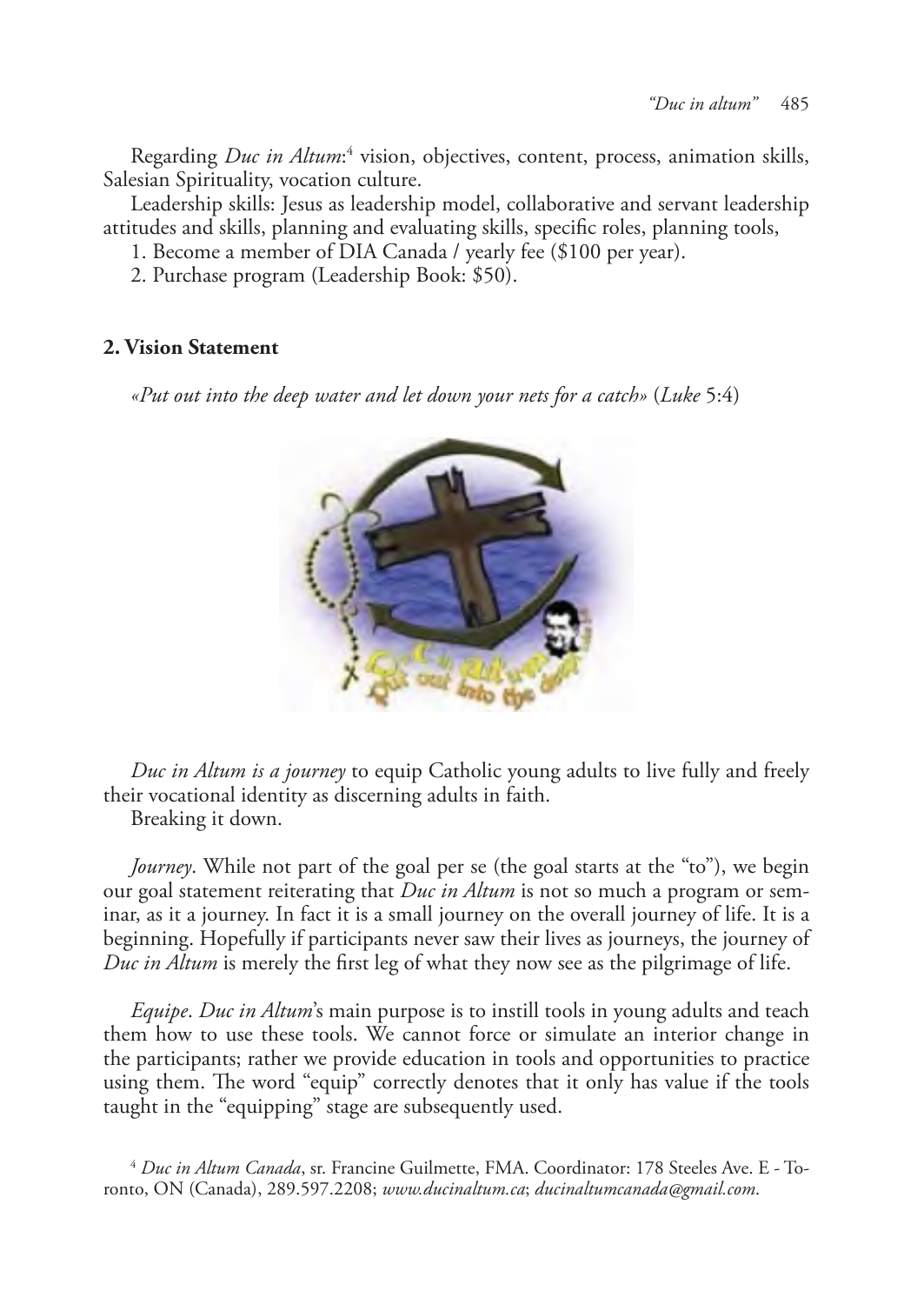#### 486 *Francine Guilmette*

*Catholic young adults*. We specify the audience of *Duc in Altum*. It is aimed at young adults. Specifically, it is aimed at Catholics. Therefore its primary purpose is not to catechize, evangelize, and engage in mystagogy, etc., as it presupposes that the participants have already undergone these steps of Catholic formation. It is important to note that these steps in Catholic growth never completely end, and especially in today's Catholic culture, most of us will never receive all the catechesis we need, and we certainly all need to be continually evangelized. However, this is not *Duc in Altum*'s primary purpose. Likewise, non-Catholics, or nominal Catholics may participate in *Duc in Altum*, but at the risk of not being able to engage fully due to a lack of the above.

*Live fully and freely*. *Duc in Altum* seeks to form the entire person, and so the person must live fully: in all aspects of life: spiritual, physical, intellectual, emotional, and relational. *Duc in Altum* finds its foundation in Salesian Spirituality that recognizes that the various dimensions of the human person cannot be separated: they must be integrated. The *Duc in Altum* journey necessarily requires that participants recognize obstacles to living fully the life God calls them to, and seeking God's help to overcome them. Likewise, the person must live freely: God proposes; the individual must respond to God's call in complete freedom. *Duc in Altum* can force no one to change, we simply invite, and the individual must choose in his/her own freedom whether to respond. Therefore, *Duc in Altum* calls the participants to identify ways in their lives that they are not free, not able to respond to God freely, and to seek that freedom.

*Vocational*. Many young adults come to Duc in Altum seeking their Vocation, and indeed *Duc in Altum* seeks to provide the tools to discern God's will. Beyond discerning which formal Vocation God has called each one to, we seek to build up participants to respond first to the universal vocation to love, then to seek how they are called in each moment of each day to respond, and ultimately to the personal, unique mission God has called them to in life, which includes their formal Vocation, but also every detail which is particular to them.

*Identity*. To live fully as a Christian is to live knowing self as a creation and child of God. *Duc in Altum* leads the participants into loving, honest realization of themselves as they are, and as God is calling them to be. This identity is vocational because it is in loving and serving God that we find our deepest, truest identity.

*Adults in faith*. Ultimately, *Duc in Altum*'s goal is to build up men and women of God. Some enter *Duc in Altum* with the formation of children: often attending mass, receiving sacraments, knowledge of the Church's teachings; but not necessarily living as adults of faith, lovers of Christ, servants of God. *Duc in Altum* seeks to equip these individuals so that they can begin to stand on their own two feet eating solid food, not milk. They now begin live their vocational identity. Not dependent on the urgings of family, formulas of a program, or aimless wandering of sheep with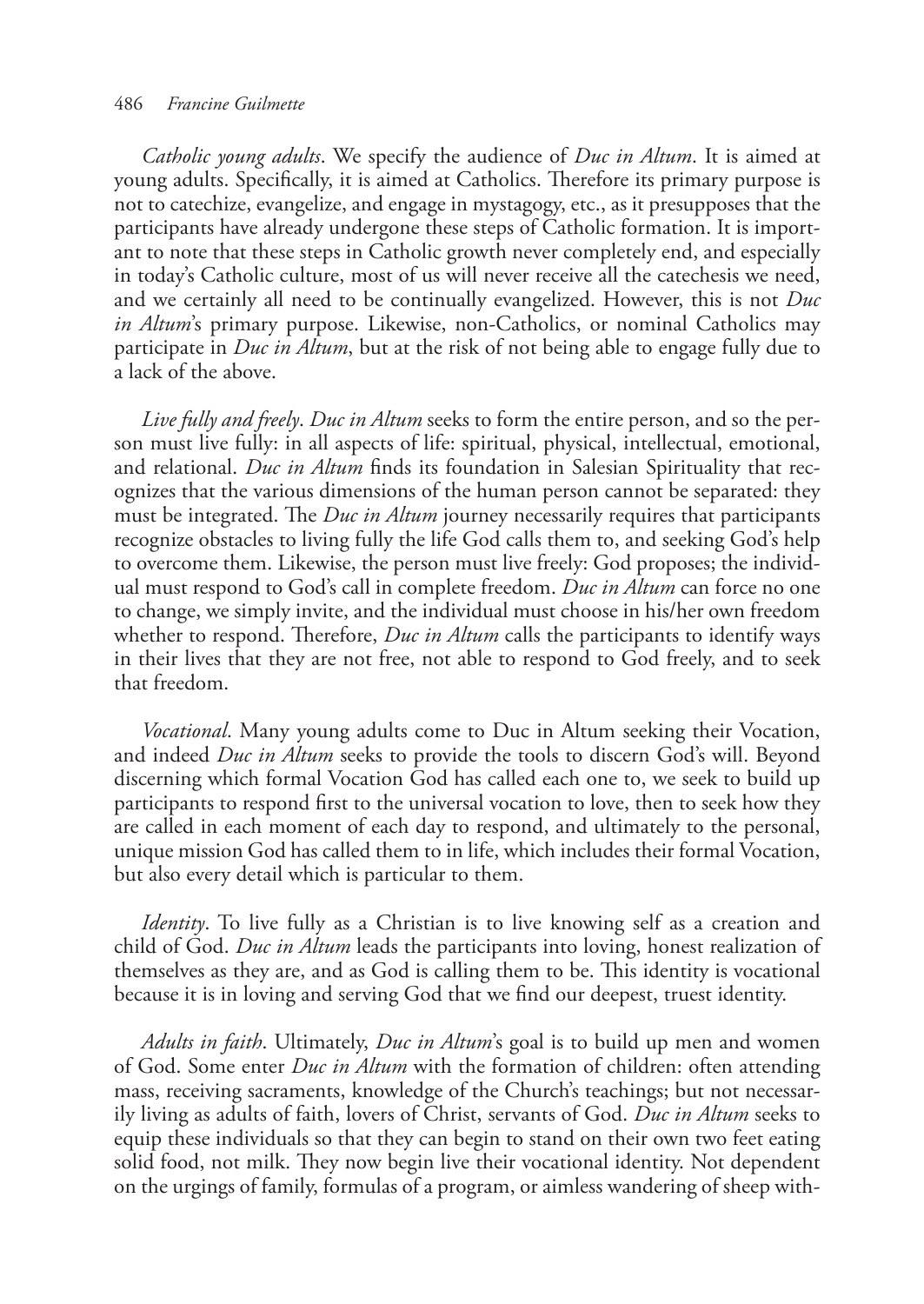out a shepherd, they follow a path that only they can walk, for they follow Christ on the journey of their lives.

## **3. The Synod on** *Youth, Faith and Vocation***, and the Program** *Duc in Altum*

The Synod on *Youth, the Faith and Vocational Discernment* is an amazing gracefilled opportunity to reflect and respond as a Church to the deep needs of young people in search of happiness and true love. In my own life, I experience dialogue with young people as a transforming moment! So, let's zoom in a bit on Synod 2018 in order to "dive deeper" into a very pertinent and fruitful programme called *Duc in Altum*!

One of the lines of the preparatory document caught my eyes, «*Promoting truly free and responsible choices, fully removed from the practices of the past, remains the goal of every serious pastoral vocational programme*»*.* 5



*Duc in Altum* was inspired, tested since by the vocational questions of young people that emerged during the III Continental Congress for Vocations (Montreal, April 2002) as well as World Youth Day 2002 in Toronto! At the Vocation Congress, an unplanned but Spirit-filled Young Adult Statement surprised and captured the

<sup>5</sup> Synod of Bishops, *Youth People, the Faith and Vocational Discernment*, Preparatory Document, Rome 2018.